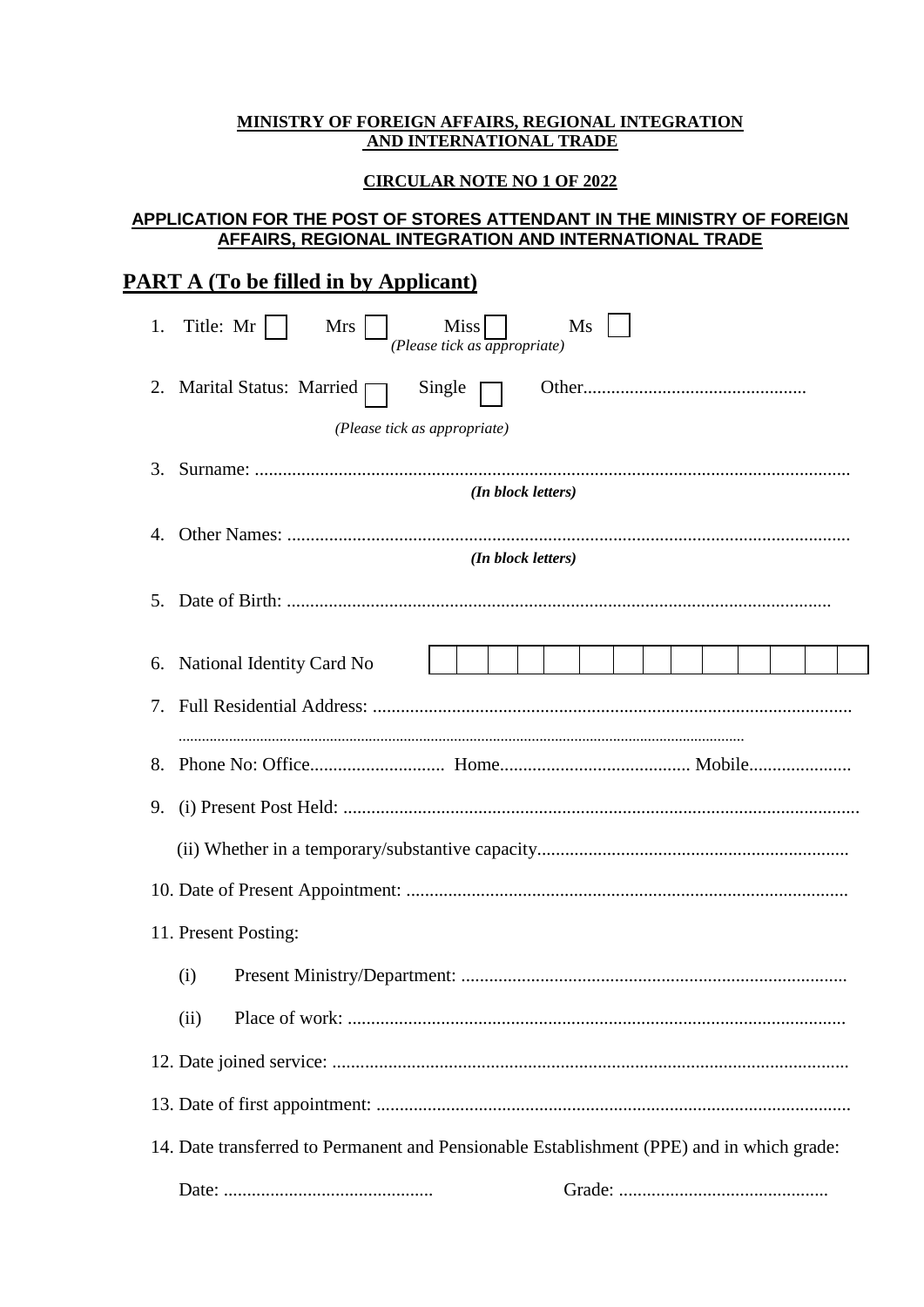16. Previous appointment held in the Government Service:

| Grade | From | To | Ministry/Department |
|-------|------|----|---------------------|
|       |      |    |                     |
|       |      |    |                     |
|       |      |    |                     |

17. Educational Qualifications (Please attach photocopies of certificates)

|  | Primary |  |
|--|---------|--|

- $(ii)$ 
	-
- 18. Experience relevant to the post applied for (to attach documentary evidence of experience claimed).

19. Have you ever been on leave without pay while in the government during last five years?

| <b>Yes</b><br>N <sub>0</sub>                                                                                               |
|----------------------------------------------------------------------------------------------------------------------------|
| (Please tick as appropriate)                                                                                               |
| If yes, state period and purpose of leave without pay:                                                                     |
|                                                                                                                            |
|                                                                                                                            |
| 20. Have you been subject of an investigation/enguiry/ a disciplinary action for any offence<br>during the last ten years? |
| Yes<br>No<br>(Please tick as appropriate)                                                                                  |
| If yes, indicate nature of offence and date of outcome.                                                                    |
|                                                                                                                            |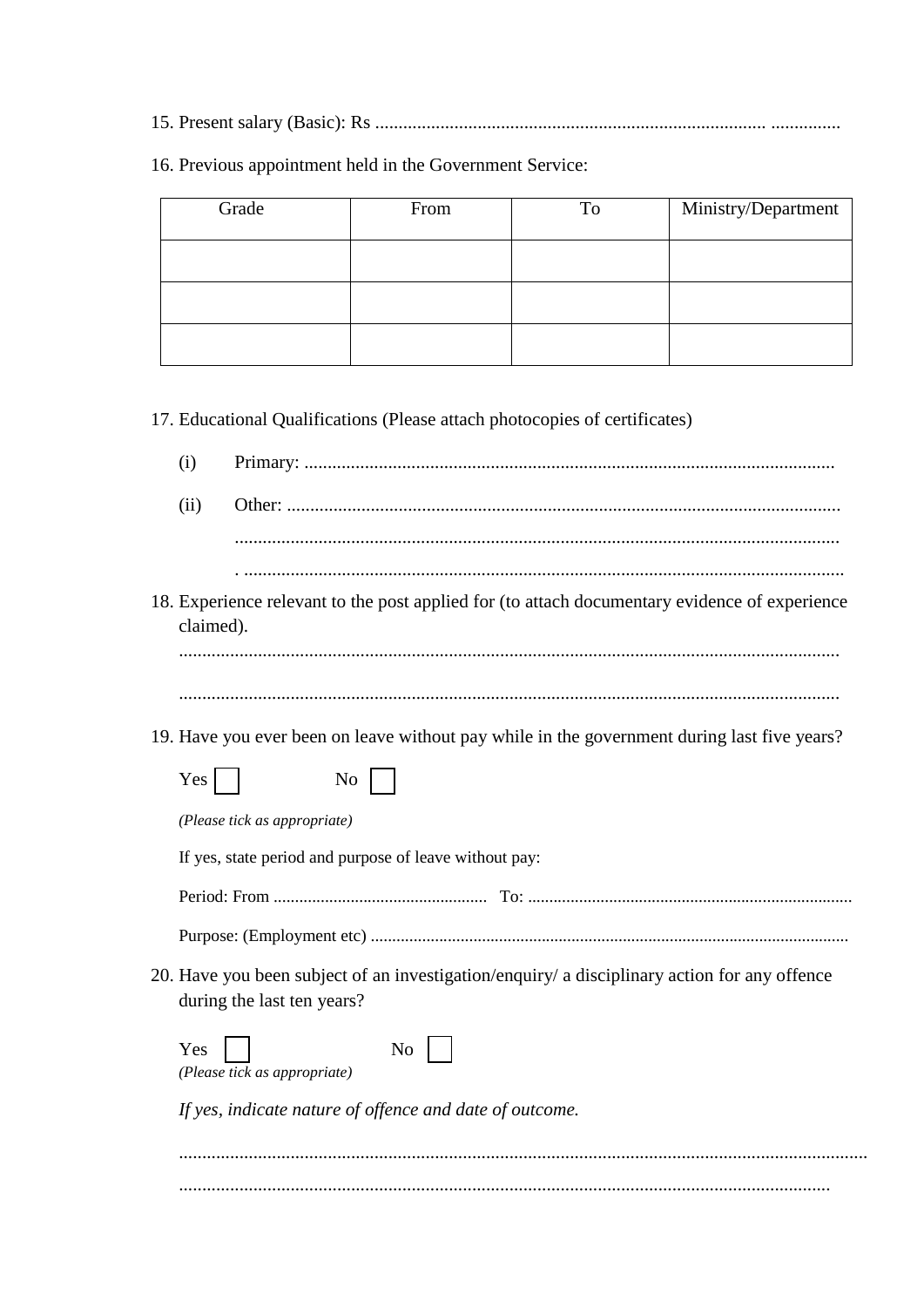21. (a) Have you ever been prosecuted before a Court of Law for any offence and subsequently found guilty?

| Yes<br>- | NO. |  |
|----------|-----|--|
|----------|-----|--|

*(Please tick as appropriate)*

(b) If yes, give details (court, charge, date of judgement and sentence –e.g. imprisonment, fine, caution or conditional discharge).

....................................................................................................................................................

............................................................................................................................................

(c) Have you ever been dismissed or retired from the Public Service on any grounds whatsoever? (*If yes, give details*).

.................................................................................................................................................... ............................................................................................................................................

## **22. IMPORTANT - PLEASE READ THE ADVERTISEMENT CAREFULLY:**

Incomplete, inadequate or inaccurate filling of the form may cause the applicant's elimination from consideration. It is an offence to give false information or to conceal any relevant information. This may lead to an application being rejected, or if candidate has already been appointed, to the termination of his appointment.

## *DECLARATION*

I, .............................................................................., the undersigned applicant, declare that the particulars in this application form and in the sheets thereto, are true and accurate to the best of my knowledge and belief and that I have not willfully suppressed any material facts.

Date ......................................... Signature of Applicant ..........................................